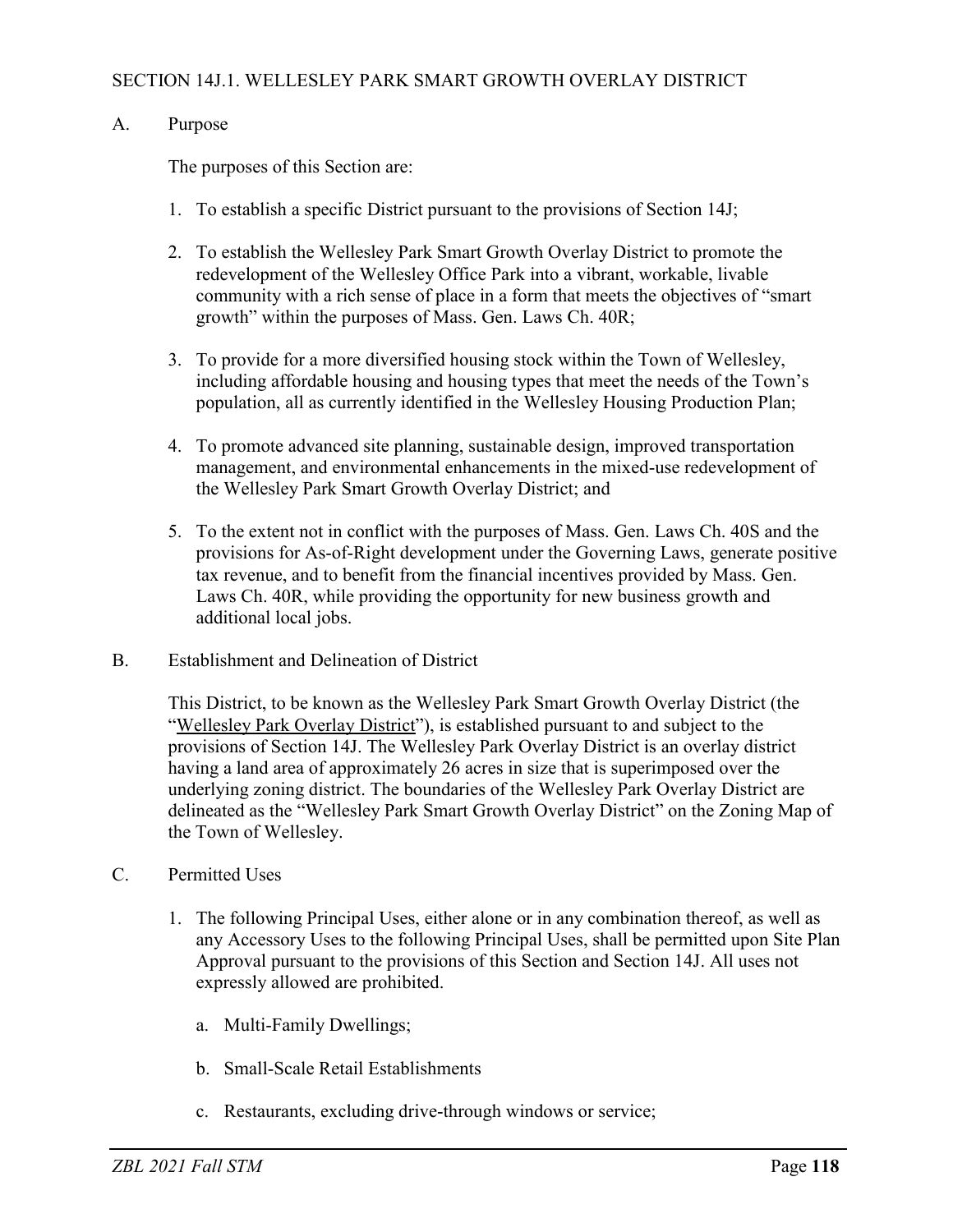- d. Assisted Elderly Housing;
- e. Independent Elderly Housing;
- f. Nursing Homes and Skilled Nursing Facility;
- g. Child Care;
- h. Offices;
- i. Office-High Tech;
- j. Hotels;
- k. Banks;
- l. Conservation Uses;
- m. Recreational Uses; and
- n. Parking accessory to any of the above Principal Uses, including surface parking, parking under buildings, and above- and below-grade structured parking.
- 2. The following Principal Uses in excess of the area standards established under Section 16A, or as otherwise provided for below, shall require the issuance of a Project of Significant Impact Special Permit pursuant to Section 16A as a prerequisite to Site Plan Approval. If such Principal Use is proposed in combination with another, otherwise permitted use, the otherwise permitted use shall not be subject to issuance of a Project of Significant Impact Special Permit.
	- a. Restaurants, which shall not include drive-through windows or service, in excess of 5,000 square feet;
	- b. Assisted Elderly Housing;
	- c. Independent Elderly Housing;
	- d. Nursing Homes and Skilled Nursing Facility;
	- e. Child Care;
	- f. Offices and Office-High Tech; and
	- g. Hotels.
- D. Dimensional and Other Requirements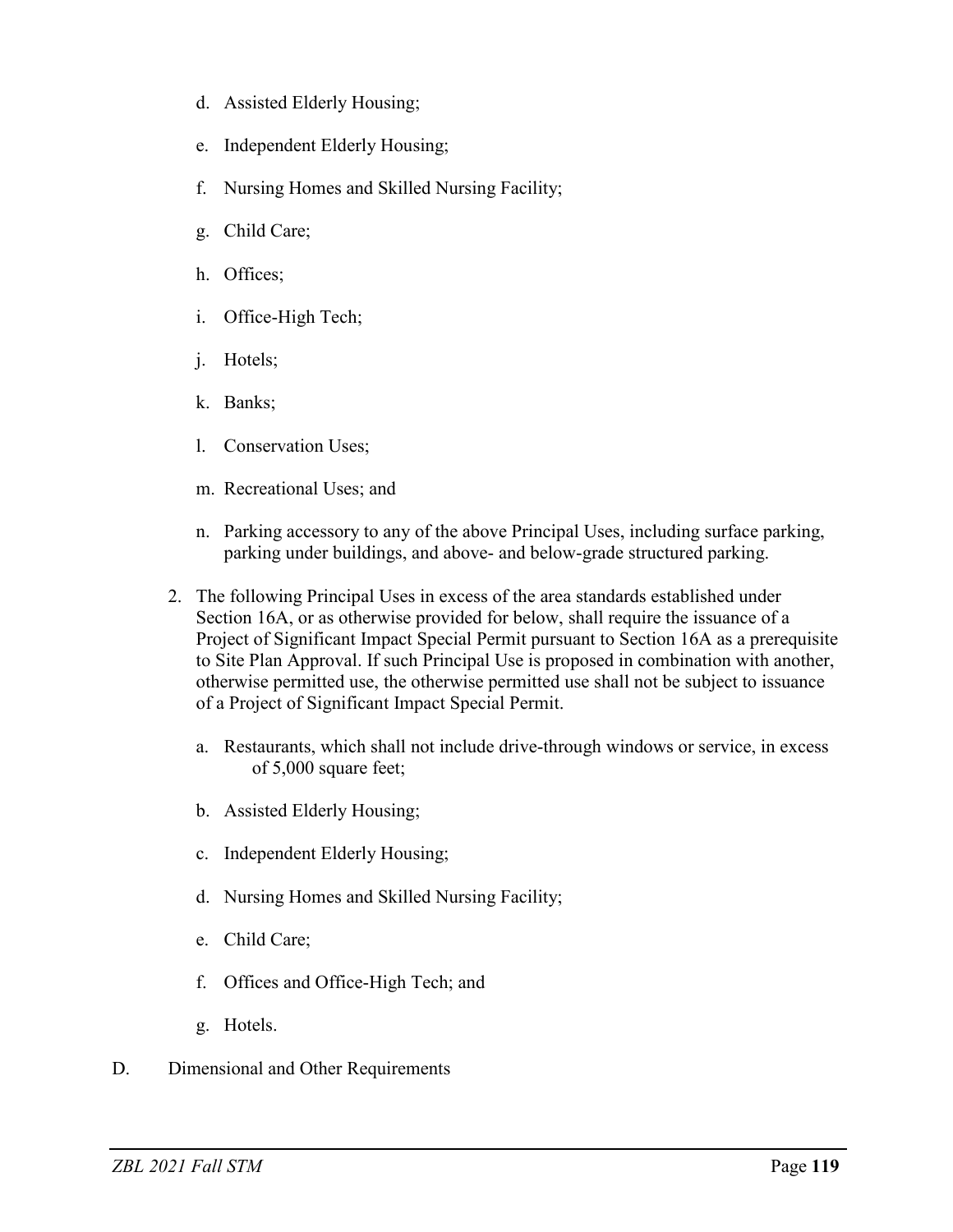Buildings and Development Lots within the Wellesley Park Overlay District shall be subject to the following requirements:

1. Density

Development of the following uses within the Wellesley Park Overlay District shall be limited, as follows:

- a. Multi-Family Dwellings: no more than six hundred (600) total Dwelling Units or twenty (20) units per acre based on the entire area of the District, whichever is greater;
- b. Small-Scale Retail Establishments: not to exceed a total of 19,500 gross square feet;
- c. Offices and Office-High Tech: not to exceed a total of 700,000 gross square feet; and
- d. Hotels: not to exceed a total of 175 rooms.
- 2. Total Allowable New Non-Residential Uses

The total non-residential Gross Leasable Floor Area within the District, including but not limited to Small-Scale Retail, Restaurant, Assisted Elderly Housing, Independent Elderly Housing, Nursing Homes and Skilled Nursing Facility, Child Care, Office, Hotel, Bank, Office-High Tech, and Recreational Uses, but excluding all existing Gross Leasable Floor Area within the District in existence on the date of adoption of this Section ("Existing Floor Area"), shall not exceed 49% of the residential Gross Leasable Floor Area (constructed and planned). To the extent the Existing Floor Area is reduced for any reason whatsoever, it may be replaced with new non-residential Gross Leasable Floor Area without impacting this calculation.

3. Minimum Area

There shall be no minimum area of a Development Lot within the Wellesley Park Overlay District.

4. Setbacks/Yards

There shall be no minimum setback or yard requirements within the Wellesley Park Overlay District, except for the buffer from Adjacent Property requirement described in paragraph 5.

5. Buffer from Adjacent Property

A minimum buffer of twenty-five (25) feet shall be maintained where such a buffer is present at the time of the adoption of this Section along the perimeter of the Wellesley Park Overlay District boundary. No vertical construction or pavement shall be allowed within this minimum buffer, provided that the following elements shall be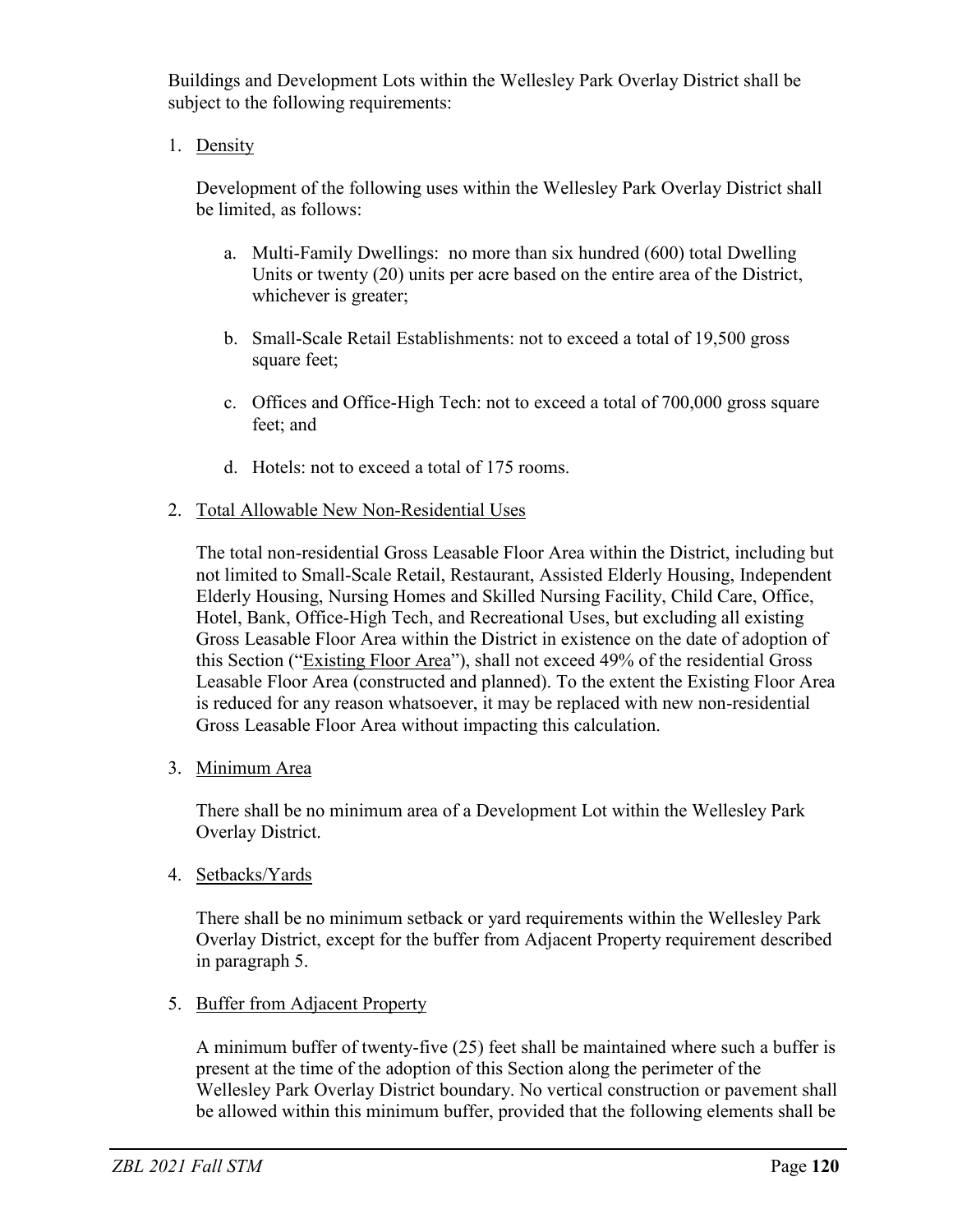permitted: pedestrian paths and sidewalks; vehicular access points to the District; cart paths to serve adjacent recreational uses; such emergency access and egress as may be required by the Town of Wellesley; drainage facilities; utilities and related easements but not including a wastewater treatment facility; landscaping; plantings; fences and walls; and signage and lighting approved by the Approving Authority pursuant to this Section.

# 6. Height

The maximum height of buildings and structures in a Development Project in the Wellesley Park Overlay District shall be eighty-five (85) feet, and the aggregate height of all buildings in the Wellesley Park Overlay District shall not exceed five hundred and seventy-five (575) feet based on the maximum height of each individual building. Independent parking structures shall not be included in the calculation of aggregate height.

For the purposes of Development Projects within the Wellesley Park Overlay District, building or structure height shall be the distance between average finished grade adjacent to the building, exclusive of basements, and the ceiling of the upper-most occupied space in the building in the case of flat roofs and, in the case of buildings with pitched roofs, at the point at which such ceiling intersects with the exterior portion of the building. The calculation of building height shall not apply to roof tanks and their supports, roof decks, parapets, ventilating, air conditioning and similar building service equipment, chimneys, railings, skylights, mechanical penthouses, and other similar features of buildings which are in no way designed or used for living purposes nor the portion of the pitched roof above the intersection of the ceiling of the upper-most heated space and the exterior of the building.

### 7. Non-Frontage Development

In the Wellesley Park Overlay District and on parcels that are contiguous to the Wellesley Park Overlay District, a Development Lot lacking frontage may be developed and used without regard to the lack of frontage, provided that the nonfrontage development has permanent access to a private or public way that is located within the Wellesley Park Overlay District through easements recorded with the Norfolk County Registry of Deeds and appropriate provisions are made for parking, drainage and utilities. The development and use of such non-frontage development located entirely within the District shall be consistent with the requirements of this Section. Such non-frontage development may be subdivided and sold or transferred, provided that each Development Lot so subdivided retains or is granted such cross access, drainage and utility easements to serve such non-frontage development. Should such transfer occur after an approval hereunder, in addition to the easements referenced above, the transferee shall demonstrate to the Approving Authority that the non-frontage development shall remain in compliance with any conditions of Site Plan Approval and, for parcels that are contiguous to the Wellesley Park Overlay District, with applicable zoning requirements.

8. Number of Buildings on a Development Lot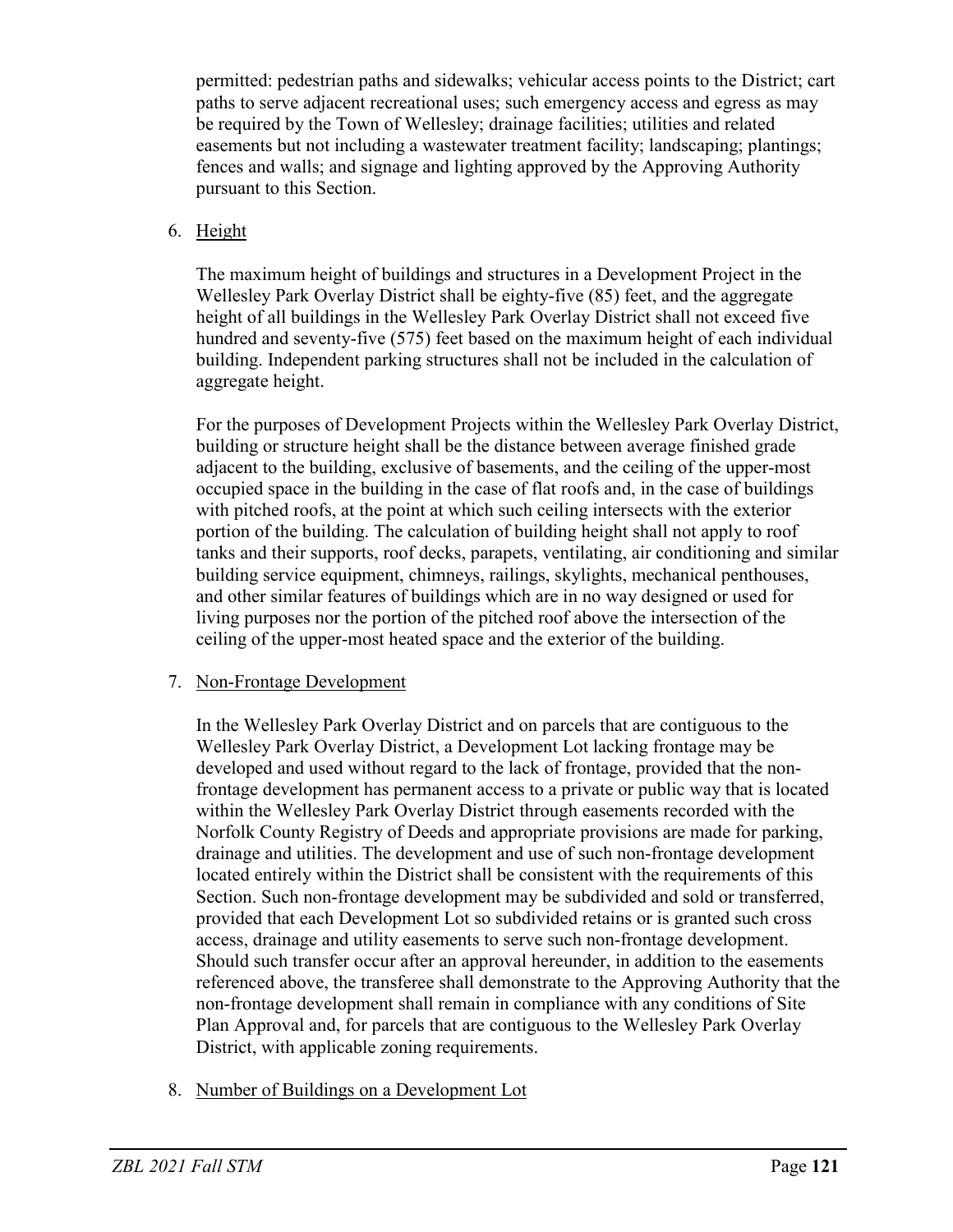In the Wellesley Park Overlay District, more than one principal building may be erected on a Development Lot. Buildings may also be erected in the Wellesley Park Overlay District across Development Lot lines.

### E. Parking

Parking provided in the Wellesley Park Development District, including structured parking, shall comply with these provisions and shall not be subject to Section 21 or any other provisions of the Zoning Bylaw. Regardless of these requirements, parking shall be designed and constructed to comply with all applicable disability access requirements including, but not limited to, the Americans with Disabilities Act.

1. Required Parking

Parking shall be provided for uses according to Table 1, Required Parking, below. When application of the requirements set forth below results in a number that includes a fraction, the fraction shall be rounded up to the next whole number.

| <b>Table 1 - Required Parking</b>                                                                                        |                                                                                                                                                                           |                                                                                  |
|--------------------------------------------------------------------------------------------------------------------------|---------------------------------------------------------------------------------------------------------------------------------------------------------------------------|----------------------------------------------------------------------------------|
| <b>Use</b>                                                                                                               | <b>Minimum Parking</b><br><b>Required</b>                                                                                                                                 | <b>Maximum Allowable</b><br>Parking                                              |
| Multi-Family Dwelling<br>Unit                                                                                            | 1 space per unit                                                                                                                                                          | 2 spaces per unit                                                                |
| Small-Scale Retail<br>Establishments                                                                                     | None, if individual<br>establishments are less<br>than $10,000$ gross<br>square feet; 3 spaces per<br>1,000 gross square feet<br>in excess of 10,000<br>gross square feet | 4 spaces per 1,000 gross<br>square feet in excess of<br>10,000 gross square feet |
| <b>Banks</b>                                                                                                             |                                                                                                                                                                           |                                                                                  |
| Child Care                                                                                                               |                                                                                                                                                                           |                                                                                  |
| Restaurant                                                                                                               |                                                                                                                                                                           |                                                                                  |
| <b>Recreational Uses</b>                                                                                                 |                                                                                                                                                                           |                                                                                  |
| Assisted Elderly Housing<br>or Independent Elderly<br>Housing or Nursing<br>Homes and Skilled<br><b>Nursing Facility</b> | 0.25 spaces per bed                                                                                                                                                       | 1 space per bed                                                                  |
| Office or Office-High<br>Tech                                                                                            | 2 spaces per $1,000$ gross<br>square feet                                                                                                                                 | 4 spaces per $1,000$ gross<br>square feet                                        |
| Hotel                                                                                                                    | 0.5 spaces per room                                                                                                                                                       | 1 space per room                                                                 |
| <b>Conservation Use</b>                                                                                                  | 5 dedicated spaces                                                                                                                                                        | No maximum                                                                       |

### 2. On-Street Parking Offset

Parking spaces within the public right-of-way may be counted toward the minimum parking required pursuant to paragraph 1., Required Parking.